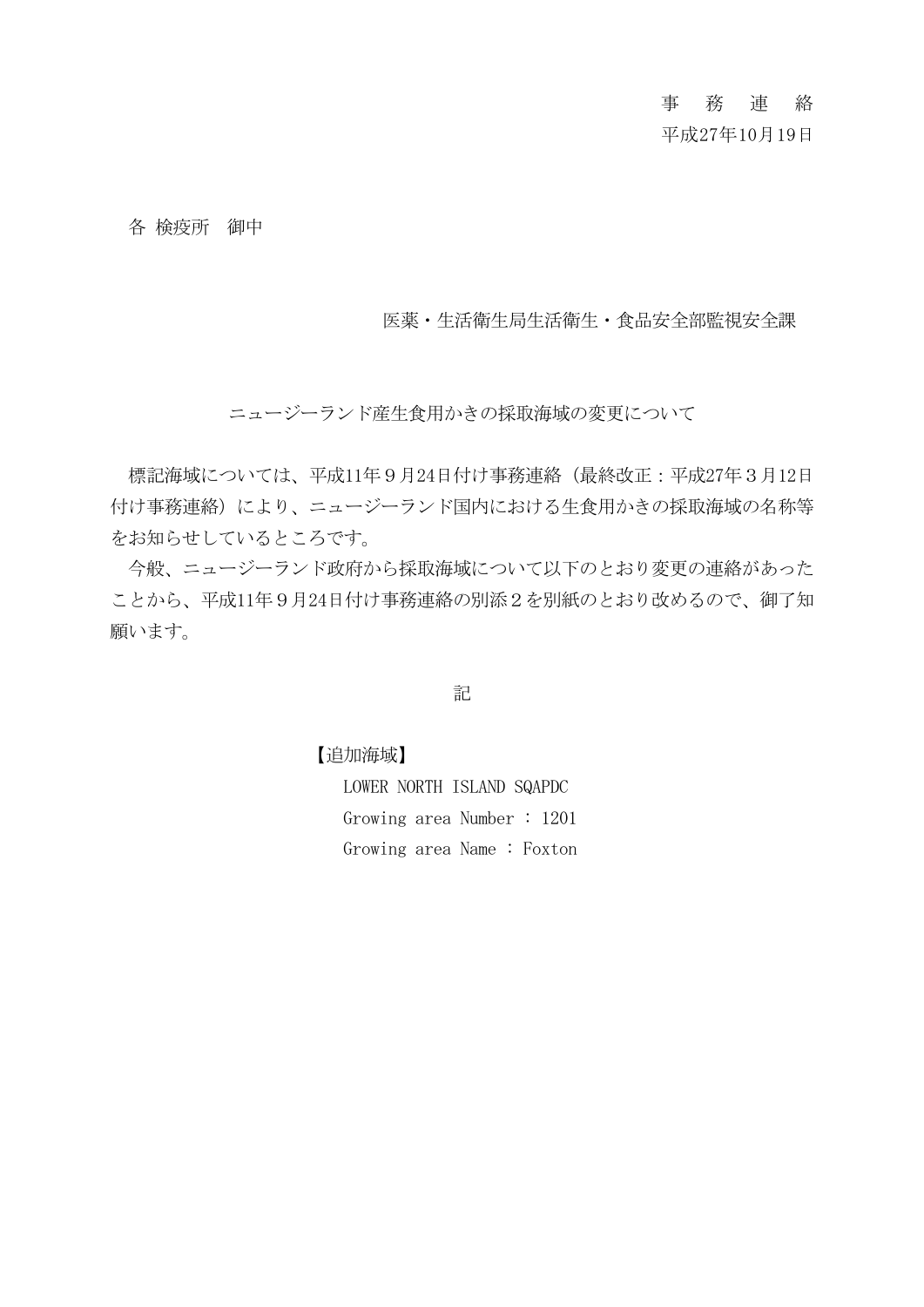## **Shellfish Growing Areas\* Classified for Harvest for Human Consumption in Accordance with Regulation 48 of the Animal Products (Regulated Control Scheme – Bivalve Molluscan Shellfish) Regulations 2006 as at 1 October 2015**

*\*Permits, registrations or marine farm site numbers under the Fisheries Act 1996, Resource Management Act 1991, or any other relevant Act*

| <b>Growing Area Number</b> | <b>Growing Area Name</b>                                                        | Lease/Licence/Permit<br><b>Authorisation Number</b>                                                                                                                                                |
|----------------------------|---------------------------------------------------------------------------------|----------------------------------------------------------------------------------------------------------------------------------------------------------------------------------------------------|
|                            | <b>NORTHLAND Shellfish Quality Assurance Programme Delivery Centre (SQAPDC)</b> |                                                                                                                                                                                                    |
| 201                        | Parengarenga Harbour                                                            | Le 177, Le 181, Le 225, Le<br>227, Le 357, Le 359, MF 27,<br>MF 48, MF116, MF 139,<br>MF148, MF 242, MF 238,<br>MF 362, MF 363                                                                     |
| 202                        | Whangaroa Harbour                                                               | Le 3, Le 14, Le 57, Le 79, Le<br>100, Le 204, Le 238, Le 239,<br>Le 333, Le 344                                                                                                                    |
| 203                        | Waitiki Channel, Parengarenga  <br>Harbour                                      | Le142, Le144                                                                                                                                                                                       |
| 202A                       | Touwai Bay                                                                      | Le77                                                                                                                                                                                               |
| 204A                       | Te Puna/Te Tii                                                                  | Le 28, Le 85, MF 707                                                                                                                                                                               |
| 204B                       | Opete Creek                                                                     | Le 78, Le 242                                                                                                                                                                                      |
| 204C                       | Rangitane                                                                       | Le 17, Le 18                                                                                                                                                                                       |
| 204D                       | Hauparua                                                                        | Le 67, Le 73, Le 81, Le 139,<br>Le 183                                                                                                                                                             |
| 205                        | Orongo Bay                                                                      | Le 12, Le 15, Le 16, Le 41,<br>Le 44, Le 55, Le 153, Le 154,<br>Le 180, Le 222, Le 223, Le<br>319, Le 320, Le 321, Le 322,<br>Le 323, Le 324, Le 325, Le<br>337, Le 338, Le 339, Le 350,<br>Le 351 |
| 206                        | <b>Upper Waikare</b>                                                            | Le 160, Le 161, Le 162, Le<br>163                                                                                                                                                                  |
| 206A                       | Waikare East                                                                    | Pe 0016376                                                                                                                                                                                         |
| 206B                       | Middle Waikare                                                                  | Le 23, Le 53, Le 119, Le 124,<br>Le 137, Le 152, Le 159, Le<br>165, Le 170, Le 171, Le 175,<br>Le 345, Le 348, Le 349                                                                              |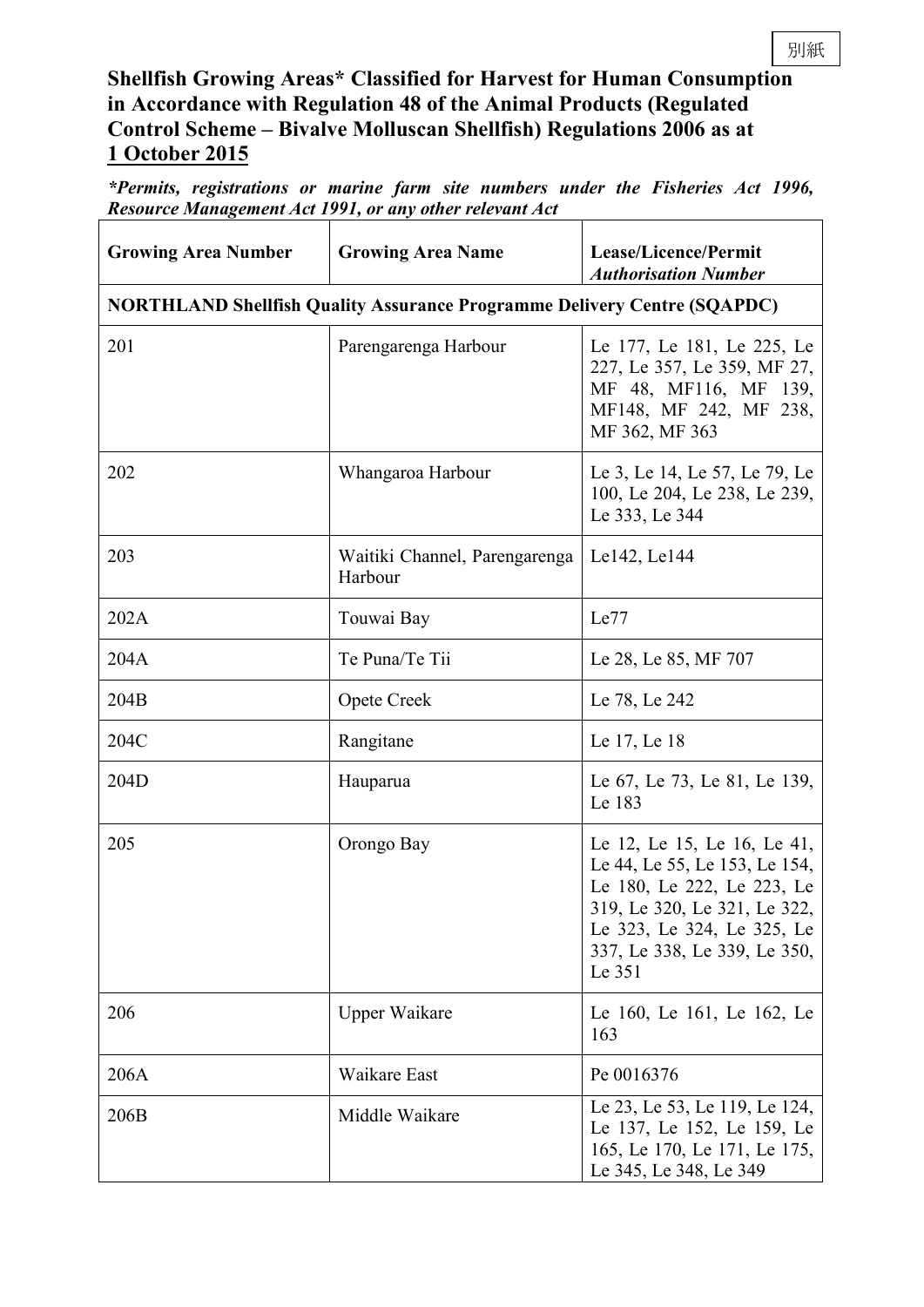| 206C | Lower Waikare         | Le 69, Le 130, Le 138, Le<br>140, Le 158, Le 298                                      |
|------|-----------------------|---------------------------------------------------------------------------------------|
| 207  | Parua Bay             | Le 91                                                                                 |
| 208  | Kaipara Harbour       | Le 62, Le 94, Le 111, Le 117,<br>Le 147, Le 185, Le 326, Le<br>352, Li 277, ND 927549 |
| 210  | Opua Marina           | 8385                                                                                  |
| 212  | Mair Bank             | Pe8610002,<br>Pe8620085,<br>Pe9310028,<br>Pe9791342,<br>Pe9701926                     |
| 212A | <b>Snake Bank</b>     | Pe8610002,<br>Pe8620085,<br>Pe9310028, Pe 9791342                                     |
| 214  | Houhora Bay           | MF76, MF 118, MF 302,<br><b>MF398</b>                                                 |
| 215  | Houhora Harbour       | Le 311, Le 315, Le 316, Le<br>317, Le 318, MF 28, MF 29,<br>MF 44, MF 46, MF 50       |
| 217  | Kaipara Harbour Mouth | PE16467                                                                               |
| 218  | Rangaunu              | Le 327, Le 330, Le 331, Le<br>356, MF083                                              |
| 220  | Kauanga Inlet         | MF 103, MF190                                                                         |
| 221  | Paroa Bay             | Le 47                                                                                 |

| <b>AUCKLAND SQAPDC</b> |                             |                                                                                                                                                                                                                                                                                                                                  |
|------------------------|-----------------------------|----------------------------------------------------------------------------------------------------------------------------------------------------------------------------------------------------------------------------------------------------------------------------------------------------------------------------------|
| 209                    | South Kaipara               | CP39149                                                                                                                                                                                                                                                                                                                          |
| 301                    | Mahurangi Harbour           | 32898, Le 2, Le 6, Le 21, Le<br>31, Le 46, Le 50, Le 58, Le<br>63, Le 65, Le 68, Le 71, Le<br>74, Le 84, Le 86, Le 88, Le<br>89, Le 93, Le 102, Le 104,<br>Le 106, Le 108, Le 109, Le<br>127, Le 136, Le 157, Le 212,<br>Le 253, Le 255, Le 298, Le<br>299, Le 334, Le 335, Le 336,<br>Le 340, Le 341, Le 342, Le<br>353, Le 354 |
| 411                    | Waiheke Is - Awakiriapa Bay | Li <sub>11</sub>                                                                                                                                                                                                                                                                                                                 |
| 412                    | Waiheke Is - Te Matuku Bay  | Le 9, Le 164, Le 343                                                                                                                                                                                                                                                                                                             |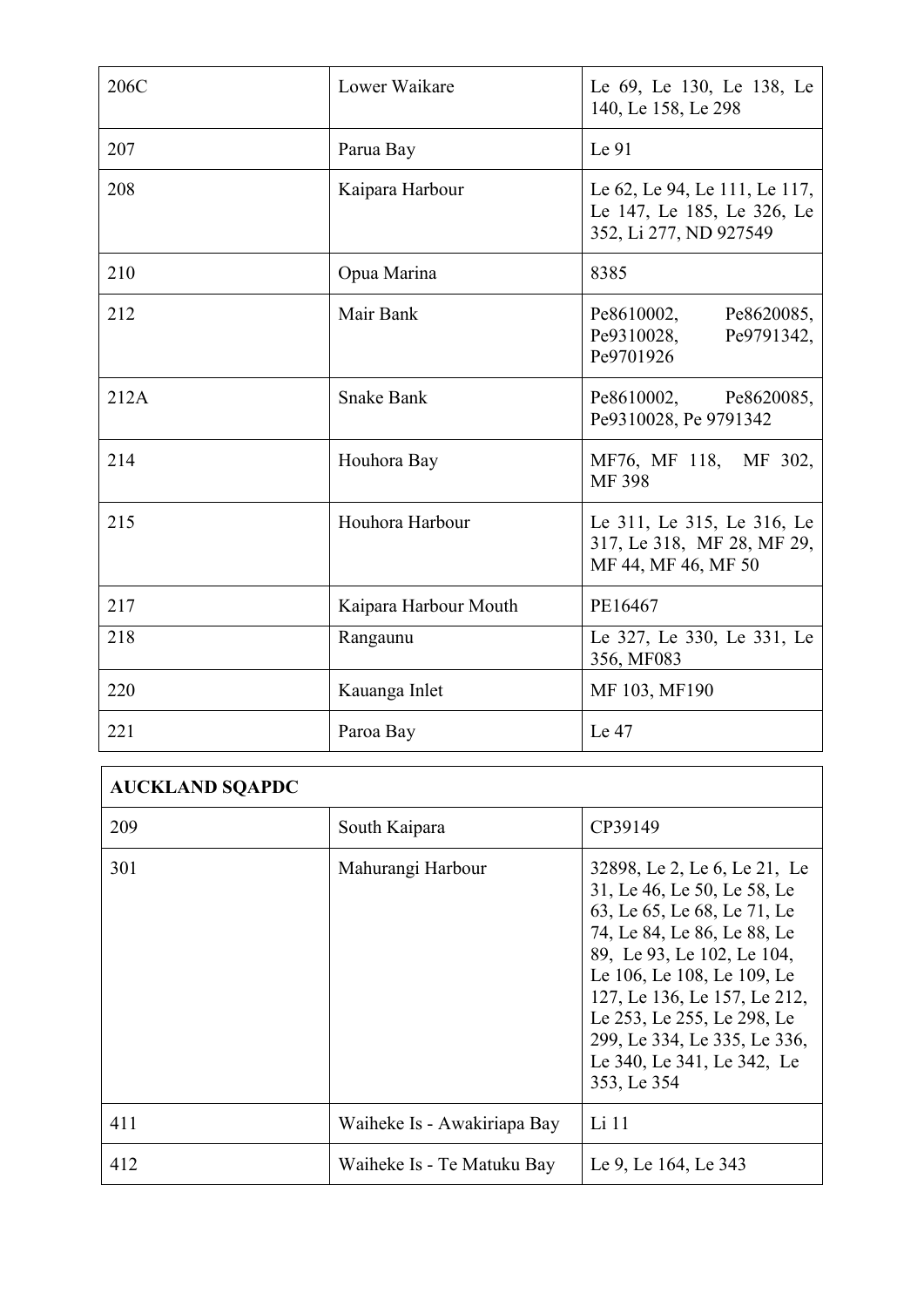| 413                      | Waiheke Is - Awaaroa Bay                   | Le 87, Le 128                                                                                                                        |
|--------------------------|--------------------------------------------|--------------------------------------------------------------------------------------------------------------------------------------|
| 414                      | Putaki Bay                                 | Le 7                                                                                                                                 |
| 421                      | Great Barrier - Katherine Bay              | CPT 10696, MFP 269, Li 276                                                                                                           |
| 422                      | Great Barrier Is - Port Fitzroy            | Li 262, Li 492, Li 493, Li<br>494, Li 495, Pe 123                                                                                    |
| 502                      | Kauri Bay                                  | Le 148                                                                                                                               |
| 503                      | Waimangu Point                             | Li 384, Li 385, Li 386, Li<br>387, Li 389, Li 390, Li 437,<br>Li 471, Li 478                                                         |
| <b>COROMANDEL SQAPDC</b> |                                            |                                                                                                                                      |
| 602                      | Whitianga                                  | Le 208                                                                                                                               |
| 611                      | Tiki Road                                  | Le 26, Le 141, Le 310                                                                                                                |
| 612                      | Te Kouma Harbour                           | Le 20, Le 101                                                                                                                        |
| 613                      | Moturua Island                             | 124769, 124771, 125444, Li<br>361, Li 373, Li 396                                                                                    |
| 615                      | Motukopake Island                          | 124796, 124885, 125439,<br>125441, 125442, 125443,<br>125445, Li 292, Li 293, Li<br>294, Li 295, Li 333, Li 349,<br>Li 350           |
| 618                      | Kirita Bay                                 | Li 344                                                                                                                               |
| 6101                     | McGregor Bay                               | Le 49, Le 70, Le 118, Le 224                                                                                                         |
| 6102                     | Preeces Point                              | Le 4, Le 59                                                                                                                          |
| 6141                     | Motukakarikitahi Island<br>Hautapu Channel | 124764, 124767, 124768,<br>124886, 125440, 125446,<br>Li 296, Li 343, Li 383, Li<br>310 W, Li 327, Li 336, Li<br>345, Li 346, Li 347 |
| 6142                     | Koputauaki Bay                             | 125996, Li 310 E, Li 326                                                                                                             |
| 6161                     | MAF (Nursery) Area                         | 123335                                                                                                                               |
| 6162                     | Whanganui Island, Te Kouma<br>Head         | 124770, 124772, 124773, Li<br>291, Li 362, Li 380, Li 421                                                                            |
| 6171                     | Solomons Point                             | 124883, Li 308, Li 365, Li<br>402                                                                                                    |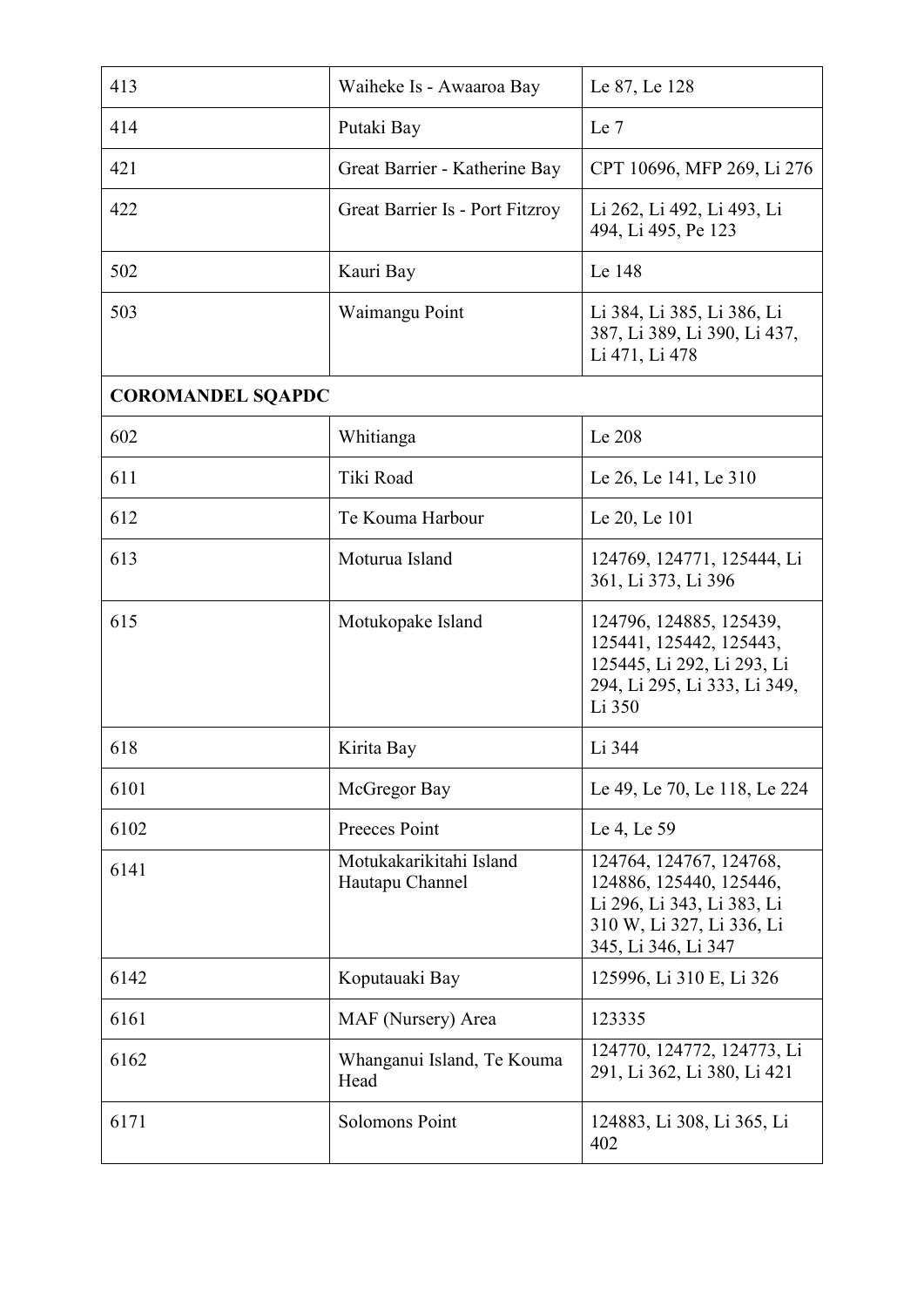| 6172                             | Te Kouma South, Manaia<br>Harbour, Wekarau Island | 124765, 124766, 124881,<br>124882, 124884, 124887,<br>125997, Li 357, Li 363, Li<br>376, Li 377, Li 378, Li 379                                                                                                                                                                                                                                                                                                                                                                            |  |
|----------------------------------|---------------------------------------------------|--------------------------------------------------------------------------------------------------------------------------------------------------------------------------------------------------------------------------------------------------------------------------------------------------------------------------------------------------------------------------------------------------------------------------------------------------------------------------------------------|--|
| 6191                             | Firth of Thames - Outer                           | 122859, 122860, 122917,<br>122920, 122921, 122925,<br>122926, 122928,<br>122929, 122933, 122934,<br>122935, 122943, 122947,<br>122949, 122950, 122951,<br>126345, Li 521, Li 522, Li<br>523, Li 524, Li 525, Li 526,<br>Li 527, Li 528, Li 529, Li<br>550, Pe 93, Pe 95, Pe 97, Pe<br>99, Pe 157, Pe 158, Pe 159,<br>Pe 160, Pe 161, Pe 162, Pe<br>632, Pe 666, Pe 667, Pe 668,<br>Pe 669, Pe 671, Pe 672, Pe<br>673, Pe 674, Pe 675, Pe 676,<br>Pe 677, Pe 678, Pe 679, Pe<br>680, Pe 681 |  |
| <b>BAY OF PLENTY SQAPDC</b>      |                                                   |                                                                                                                                                                                                                                                                                                                                                                                                                                                                                            |  |
| 701                              | Ohiwa Harbour                                     | Le 25, Le 43, CPT 040136                                                                                                                                                                                                                                                                                                                                                                                                                                                                   |  |
| <b>LOWER NORTH ISLAND SQAPDC</b> |                                                   |                                                                                                                                                                                                                                                                                                                                                                                                                                                                                            |  |
| 1201                             | Foxton                                            | 9792184                                                                                                                                                                                                                                                                                                                                                                                                                                                                                    |  |
| <b>MARLBOROUGH SQAPDC</b>        |                                                   |                                                                                                                                                                                                                                                                                                                                                                                                                                                                                            |  |
| 1509                             | Cloudy Bay                                        | 9792184                                                                                                                                                                                                                                                                                                                                                                                                                                                                                    |  |
| 1519                             | Clifford Bay                                      | 9792184                                                                                                                                                                                                                                                                                                                                                                                                                                                                                    |  |
| <b>MARLBOROUGH SOUNDS SQAPDC</b> |                                                   |                                                                                                                                                                                                                                                                                                                                                                                                                                                                                            |  |
| 1501                             | Hikapu                                            | 8354, 8355, 8356, 8357,<br>8358, 8359, 8360, 8361,<br>8362, 8363, 8364, 8365,<br>8366, 8367, 8368, 8369,<br>8370, 8371, 8372, 8373,<br>8374, 8375, 8376, 8377,<br>8378, 8379, 8380, 8381,<br>8382, 8383, 8384, 8385,<br>8386, 8387, 8388, 8389,<br>8391, 8392, 8393, 8394,<br>8395, 8457, 8458, 8459,<br>8460, 8461, 8462, 8463,<br>8464, 8465, 8466, 8467,<br>8468, 8469, 8470, 8471,                                                                                                     |  |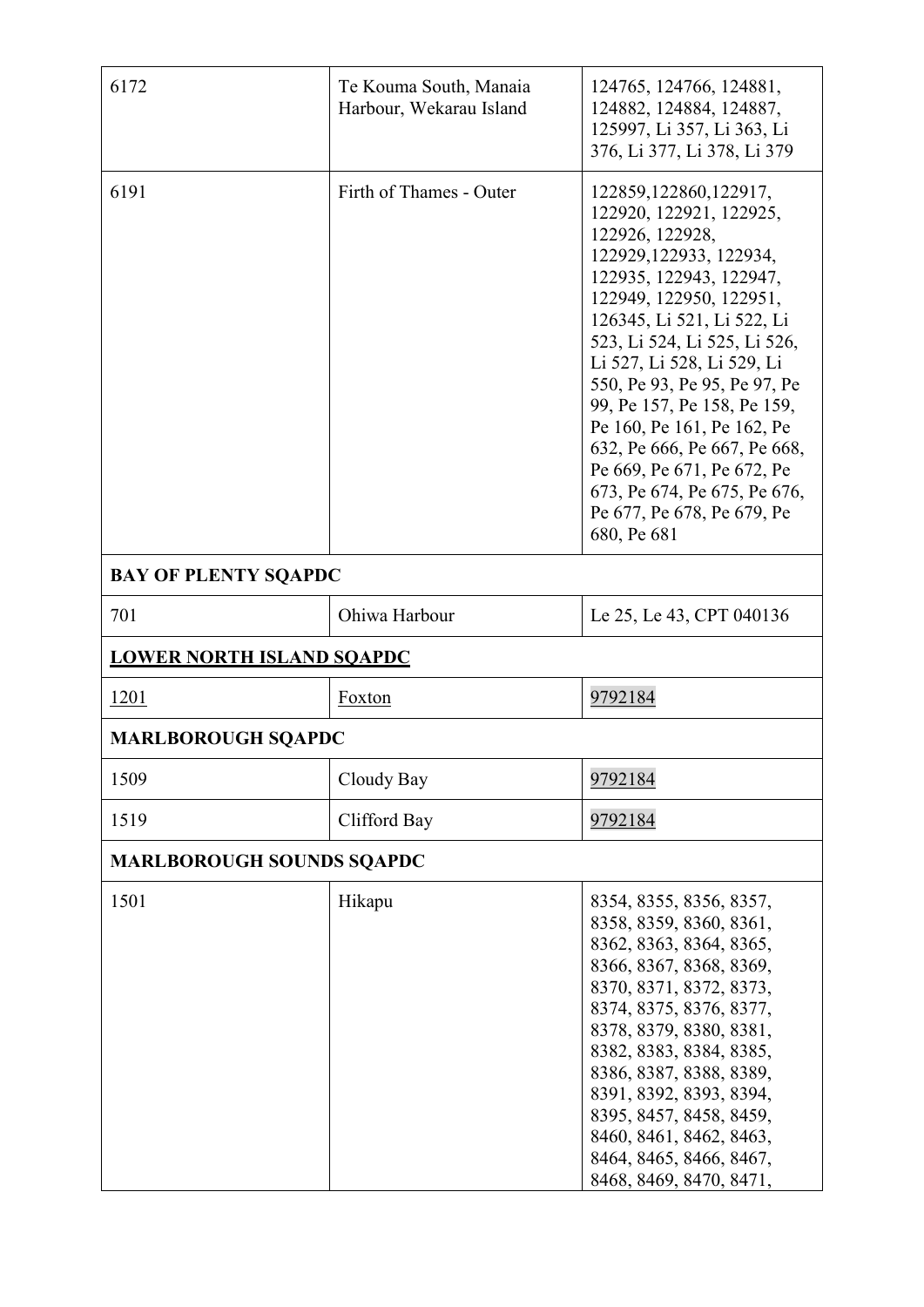|      |                    | 8472, 8473, 8474, 8475,<br>8476, 8570                                                                                                                                                                                                                                                                         |
|------|--------------------|---------------------------------------------------------------------------------------------------------------------------------------------------------------------------------------------------------------------------------------------------------------------------------------------------------------|
| 1502 | Eastern Pelorous   | 8249, 8250, 8251, 8252,<br>8253, 8254, 8255, 8256,<br>8257, 8258, 8259, 8260,<br>8261, 8262, 8263, 8265,<br>8527, 8528, 8530, 8531,<br>8532, 8533, 8534, 8535,<br>8536, 8537, 8538, 8539,<br>8540, 8541, 8542, 8543,<br>8544, 8545, 8546, 8548,<br>8549, 8550, 8551, 8552,<br>8555, 8556, 8557, 8558,<br>8560 |
| 1503 | Hallam             | 8177, 8178, 8179, 8180,<br>8181, 8182, 8183, 8184,<br>8186, 8187, 8188, 8189,<br>8190, 8191, 8192, 8196,<br>8197, 8198, 8199, 8200,<br>8201, 8202, 8203, 8573                                                                                                                                                 |
| 1504 | Forsyth            | 8108, 8111, 8116, 8117,<br>8118, 8125, 8126, 8132,<br>8134, 8135, 8136, 8137,<br>8139, 8140, 8143, 8164,<br>8500, 8572, 8590                                                                                                                                                                                  |
| 1505 | Port Underwood     | 8415, 8416, 8417, 8418,<br>8419, 8420, 8421, 8422,<br>8423, 8424, 8425, 8426,<br>8427, 8428, 8429, 8430,<br>8431, 8432, 8433, 8434,<br>8435, 8436, 8437, 8438,<br>8439, 8440, 8442, 8443,<br>8444, 8446, 8447, 8448,<br>8449, 8450, 8451, 8453,<br>8454, 8455, 8456, 8581,<br>8615, 8616, 8628                |
| 1506 | Croisilles Harbour | 8266, 8267, 8268, 8269,<br>8270, 8271, 8282, 8283,<br>8285, 8286, 8288, 8289,<br>8290, 8291, 8292, 8293,<br>8294, 8297, 8298, 8299,<br>8505, 8622                                                                                                                                                             |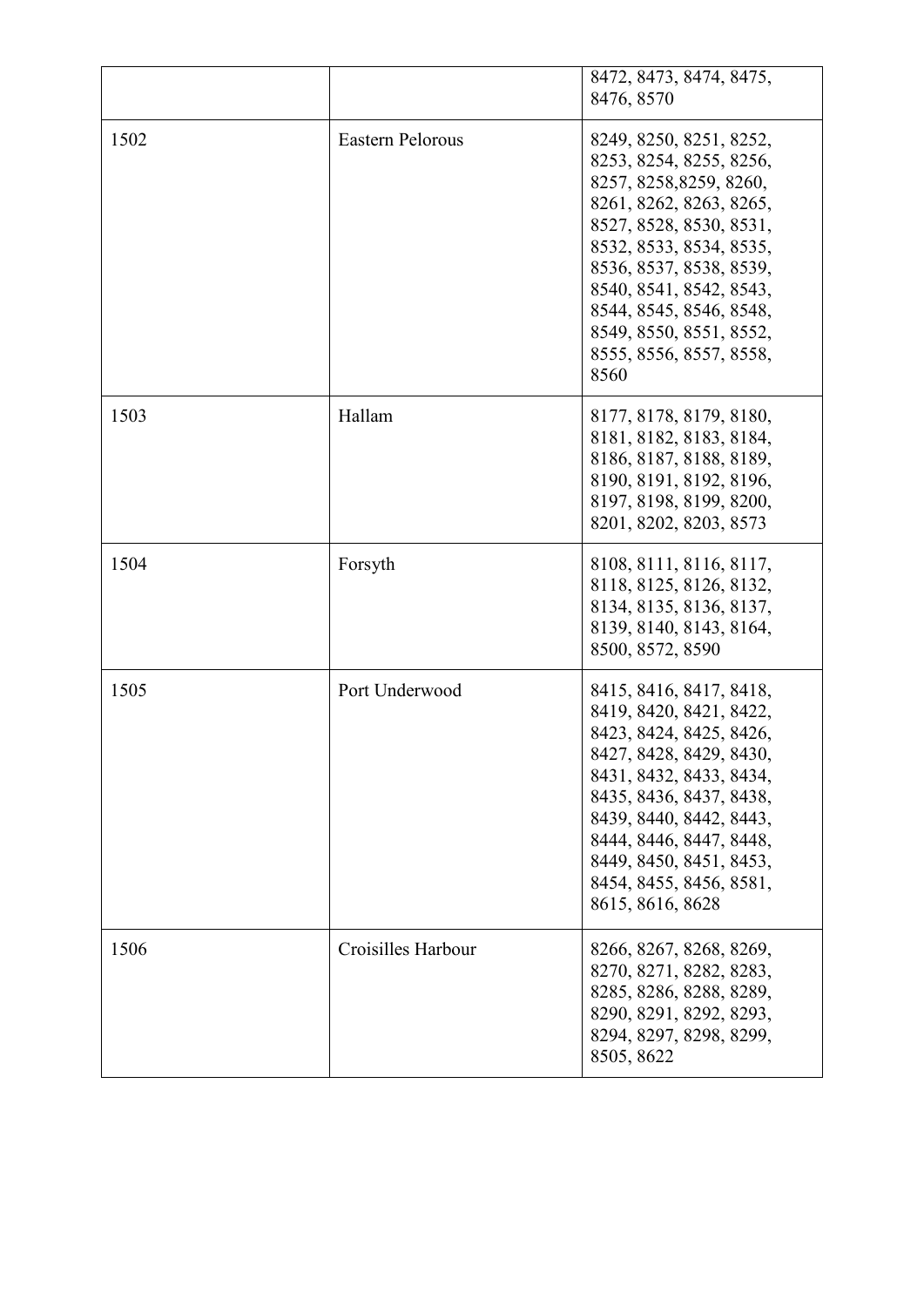| 1508 | Pohuenui       | 8204, 8205, 8206, 8207,<br>8208, 8209, 8210, 8211,<br>8212, 8213, 8214, 8215,<br>8216, 8217, 8218, 8219,<br>8220, 8221, 8222, 8223,<br>8224, 8225, 8226, 8227,<br>8228, 8229, 8230, 8231,<br>8232, 8233, 8234, 8235,<br>8236, 8237, 8238, 8239,<br>8240, 8241, 8242, 8243,<br>8245, 8246, 8247, 8579 |
|------|----------------|------------------------------------------------------------------------------------------------------------------------------------------------------------------------------------------------------------------------------------------------------------------------------------------------------|
| 1510 | Upper Keneperu | 8478, 8479, 8480, 8481,<br>8482, 8483, 8484, 8485,<br>8486, 8487, 8488, 8489,<br>8490, 8491, 8492, 8493,<br>8494, 8495, 8562, 8563,<br>8564, 8565, 8566, 8567                                                                                                                                        |
| 1511 | Stafford       | 8321, 8322, 8323, 8324,<br>8325, 8326, 8327, 8328,<br>8329, 8330, 8331, 8332,<br>8333, 8334, 8335, 8336,<br>8337, 8338, 8339, 8340,<br>8341, 8342, 8343, 8344,<br>8345, 8346, 8347, 8348,<br>8349, 8350, 8351, 8352,<br>8353, 8600                                                                   |
| 1512 | West Crail     | 8511, 8512, 8513, 8514,<br>8515, 8516, 8517, 8518,<br>8519, 8520, 8521, 8522,<br>8523, 8524, 8525, 8526,<br>8528                                                                                                                                                                                     |
| 1513 | Waitata        | 8058, 8059, 8060, 8062,<br>8063, 8064, 8065, 8066,<br>8067, 8069, 8070, 8071,<br>8073, 8074, 8075, 8076,<br>8077, 8078, 8079, 8080,<br>8082, 8084, 8086, 8087,<br>8088, 8089, 8090, 8091,<br>8092, 8093, 8094, 8095,<br>8096, 8097, 8098, 8099,<br>8100, 8101, 8102, 8497,<br>8499, 8617             |
| 1514 | Guards         | 8145, 8146, 8147, 8148,<br>8151, 8152, 8153, 8155,<br>8156, 8157, 8158, 8159,<br>8160, 8163                                                                                                                                                                                                          |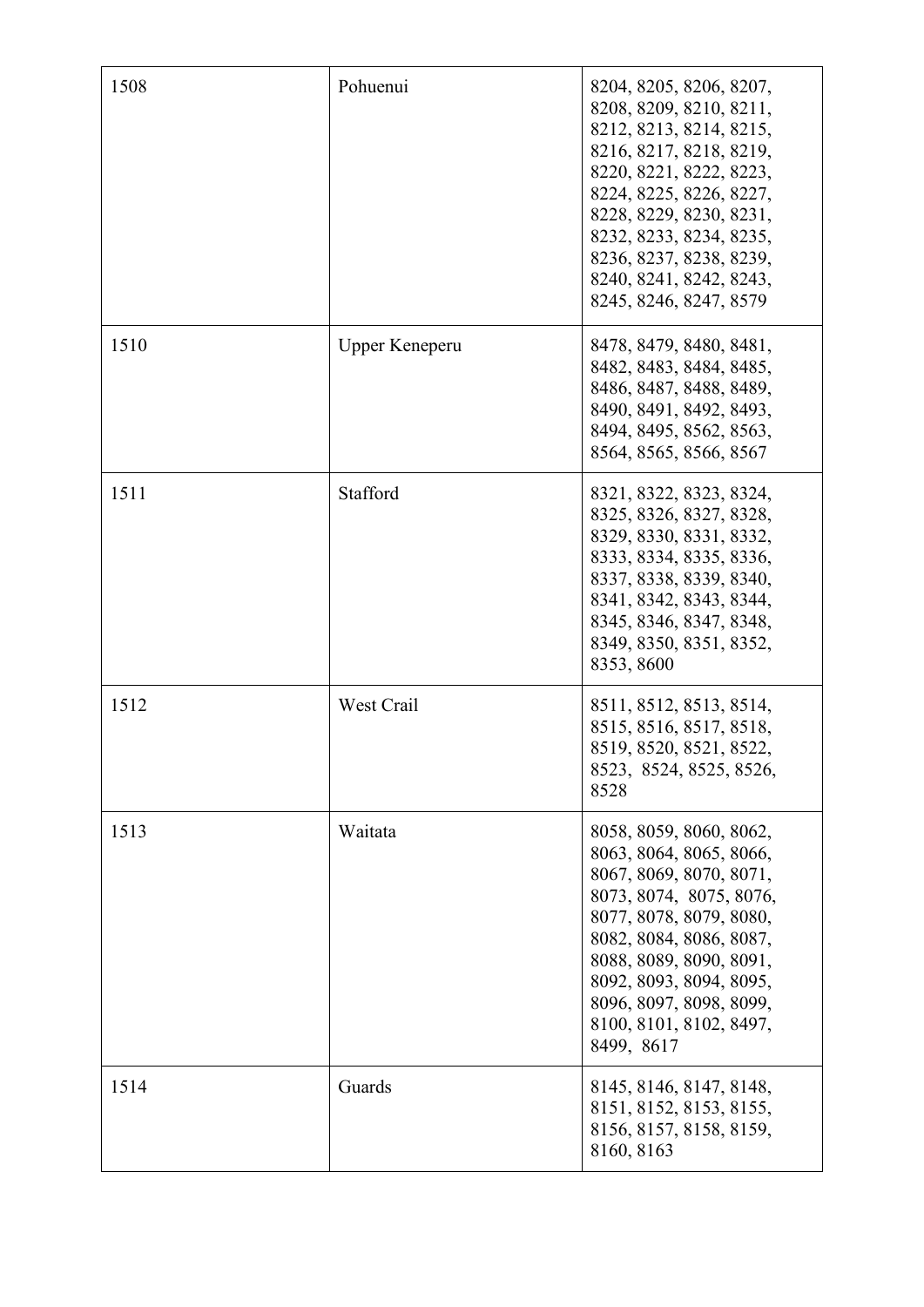| 1515                 | Port Gore      | 8165, 8166, 8167, 8168,<br>8169, 8170, 8171, 8172,<br>8173, 8174, 8175, 8176,<br>8501, 8503, 8591, 8598,<br>8599                                                                                                                                                                                                                                                                      |
|----------------------|----------------|---------------------------------------------------------------------------------------------------------------------------------------------------------------------------------------------------------------------------------------------------------------------------------------------------------------------------------------------------------------------------------------|
| 1516                 | French Pass    | 8002, 8003, 8004, 8005,<br>8006, 8007, 8008, 8009,<br>8010, 8011, 8012, 8014,<br>8015, 8016, 8017, 8018,<br>8019, 8020, 8021, 8022,<br>8023, 8024, 8025, 8026,<br>8027, 8028, 8029, 8030,<br>8031, 8032, 8033, 8034,<br>8035, 8036, 8037, 8038,<br>8039, 8040, 8041, 8042,<br>8043, 8044, 8048, 8045,<br>8046, 8047, 8049, 8050,<br>8051, 8052, 8053, 8054,<br>8055, 8057, 8058, 8496 |
| 1517                 | Port Hardy     | 8013                                                                                                                                                                                                                                                                                                                                                                                  |
| 1518                 | Tawhitinui     | 8301, 8302, 8303, 8304,<br>8305, 8306, 8307, 8308,<br>8309, 8310, 8311, 8312,<br>8313, 8314, 8315, 8316,<br>8317, 8318, 8319, 8320,<br>8506, 8507, 8508, 8595                                                                                                                                                                                                                         |
| 1520                 | Arapawa Island | 8397, 8398, 8399, 8400,<br>8401, 8402, 8403, 8404,<br>8509, 8510, 8580                                                                                                                                                                                                                                                                                                                |
| 1521                 | Oyster Bay     | 8411, 8412, 8413, 8414                                                                                                                                                                                                                                                                                                                                                                |
| 1521A                | Tory Channel   | 8405, 8406                                                                                                                                                                                                                                                                                                                                                                            |
| 1566                 | Wairangi Bay   | 8272, 8273, 8275, 8276,<br>8277, 8279, 8280, 8281,<br>8504                                                                                                                                                                                                                                                                                                                            |
| <b>NELSON SQAPDC</b> |                |                                                                                                                                                                                                                                                                                                                                                                                       |
| 1507                 | Pakawau        | Pe 8760278                                                                                                                                                                                                                                                                                                                                                                            |
| 1522                 | Collingwood    | Li 427, Li 428, Li 429, Li<br>434, Li 448, Li 449, Li 450,<br>Li 451, Li 452, Li 453, Li<br>457, Li 459, Pe 17, Pe 18, Pe<br>53, Pe 54, Pe 68, Pe 69, Pe<br>86, Pe 87, Pe 224, Pe 655,<br>Pe 840, Pe 841, Pe 842, Pe                                                                                                                                                                  |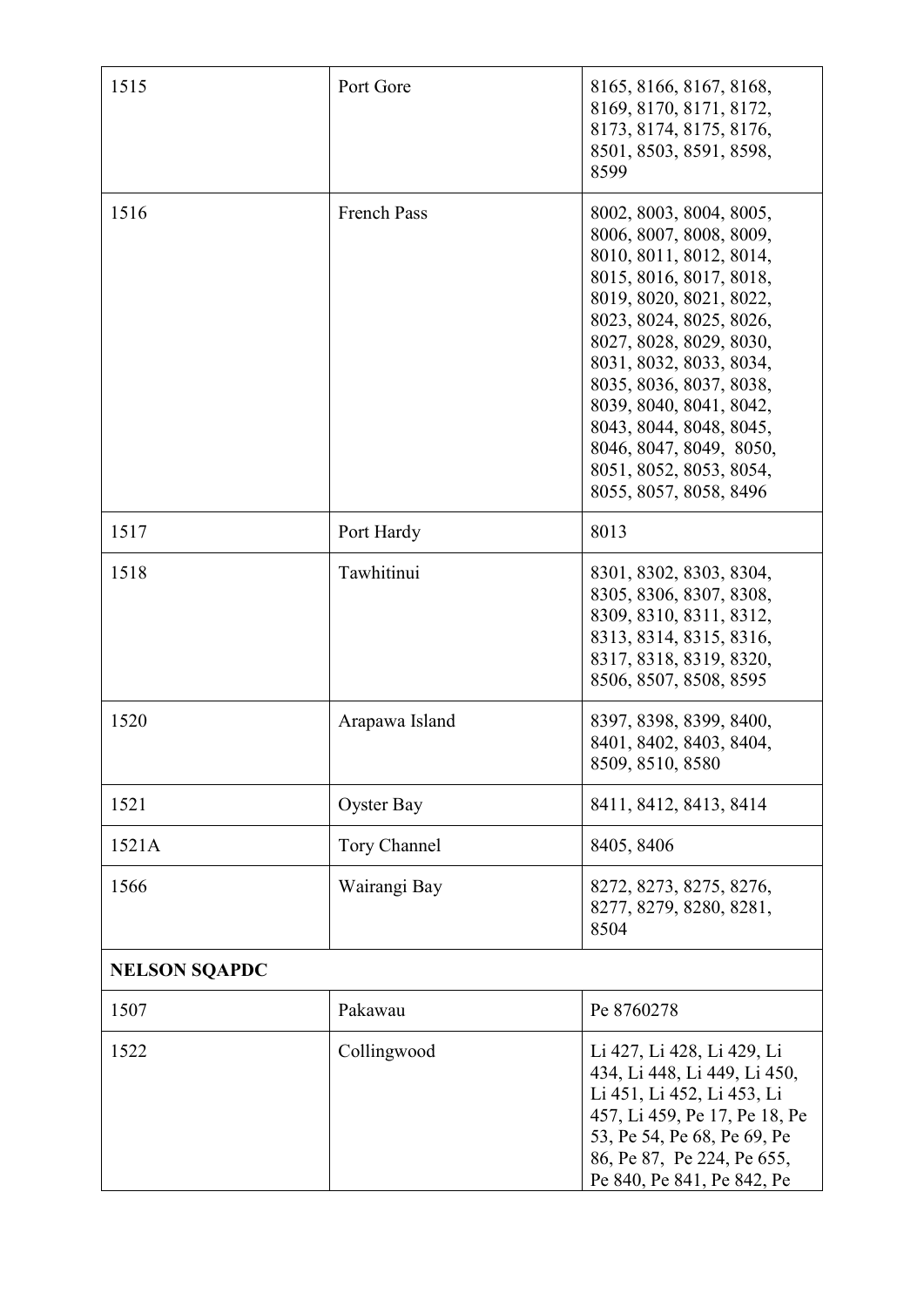|                          |                  | 843, Pe 844, Pe 845, Pe 846,<br>Pe 847, Pe 848, Pe 849,<br>PZL1                                                                                                                                                                                                                                                                                                         |
|--------------------------|------------------|-------------------------------------------------------------------------------------------------------------------------------------------------------------------------------------------------------------------------------------------------------------------------------------------------------------------------------------------------------------------------|
| 1527                     | Ferry Point      | Pe 8462926                                                                                                                                                                                                                                                                                                                                                              |
| 1532                     | Motueka Offshore | Li 116, Li 2038, Li 2449, Li<br>4049, Li 4358, Li 5867, Li<br>5873, Li 5984, Li 5996, Li<br>6002, Li 62128, Li 6835, Li<br>7420, Li 7497, Li 8256, Li<br>9118, Li 9179, Li 9243, Li<br>9271, Li 9279, Li 9280, Li<br>9729, Li 62038, Li 62129, Li<br>62437, Li 62621, Li 62736,<br>Li 62755, Li 70593, Li<br>70873, Li 92649, Li 900538,<br>RM050005, RM050101          |
| 1534                     | Takaka           | Li 116, Li 2038, Li 2449, Li<br>4049, Li 4358, Li 5867, Li<br>5873, Li 5984, Li 5996, Li<br>6002, Li 62128, Li 6835, Li<br>7420, Li 7497, Li 8256, Li<br>9118, Li 9179, Li 9243, Li<br>9271, Li 9279, Li 9280, Li<br>9729, Li 62038, Li 62129, Li<br>62437, Li 62621, Li 62736,<br>Li 62755, Li 70593, Li<br>70873, Li 92649, Li 900538,<br>PZL1, RM050102,<br>RM070990 |
| 1577                     | Puponga          | Pe 8760278                                                                                                                                                                                                                                                                                                                                                              |
| <b>CANTERBURY SQAPDC</b> |                  |                                                                                                                                                                                                                                                                                                                                                                         |
| 1601                     | Pigeon Bay       | Pe 383, Pe 384, Pe 689, Pe<br>730, Pe 731                                                                                                                                                                                                                                                                                                                               |
| 1602                     | Menzies Bay      | 9792184                                                                                                                                                                                                                                                                                                                                                                 |
| 1603                     | Pegasus Bay      | CRC021013A, 9792184                                                                                                                                                                                                                                                                                                                                                     |
| 1604                     | Port Levy        | Pe 877, Pe 878, Pe 885, Pe<br>886, Pe 887                                                                                                                                                                                                                                                                                                                               |
| 1605                     | Akaroa Harbour   | Pe 78, Pe 79                                                                                                                                                                                                                                                                                                                                                            |
| <b>DUNEDIN SQAPDC</b>    |                  |                                                                                                                                                                                                                                                                                                                                                                         |
| 1801                     | Papanui Inlet    | Pe 63626, Pe 7952, Pe 64011                                                                                                                                                                                                                                                                                                                                             |